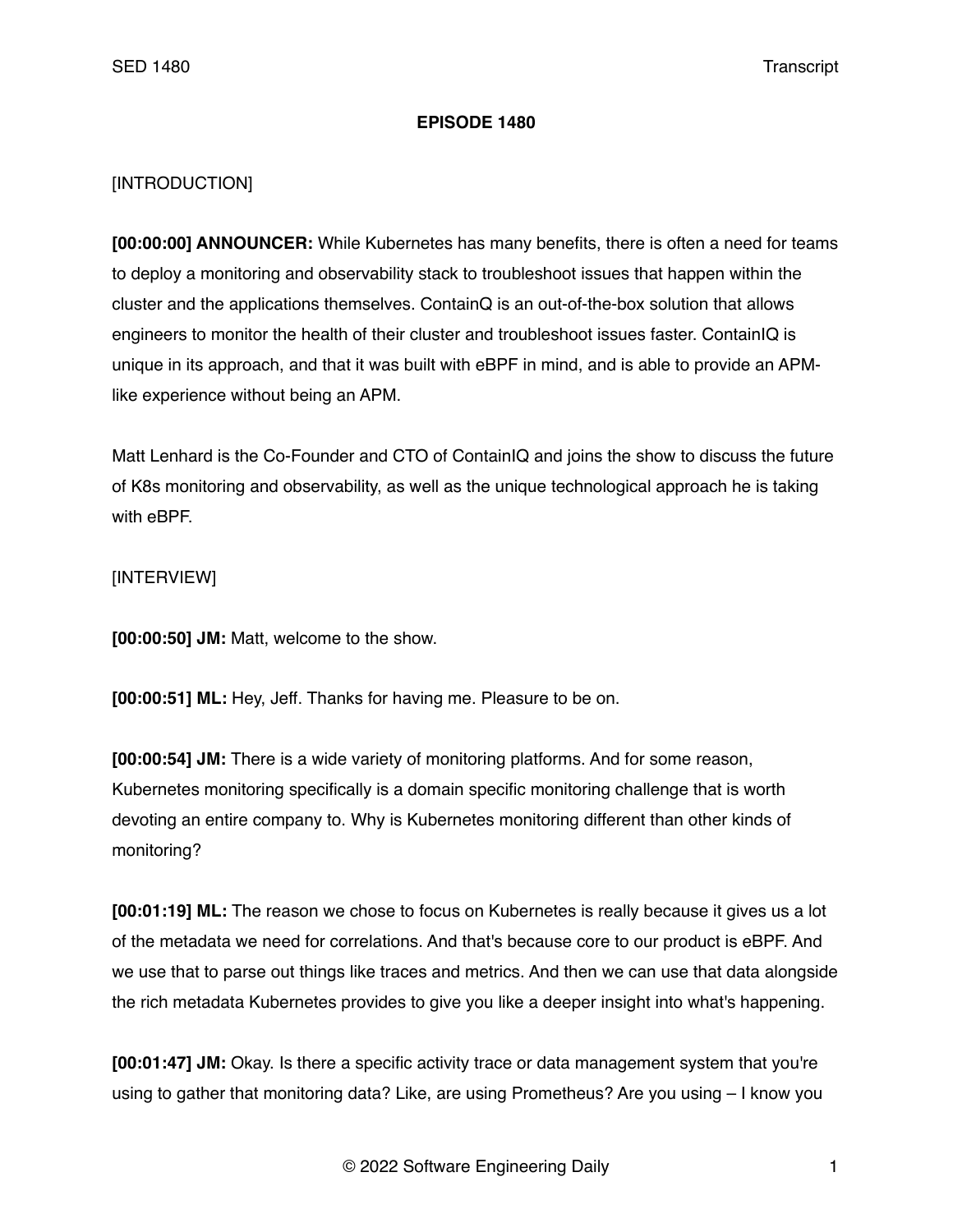mentioned eBPF. Maybe you could talk a little bit more about the actual engineering breakthroughs that you're using to monitor Kubernetes.

**[00:02:12] ML:** Yeah, happy to walk through our architecture a little bit. I think that's the interesting thing. Most of the breakthroughs come from like the awesome work that people are doing on like the Linux Kernel. PCC Tools is another great platform as well for developing eBPFbased programs.

But I guess like the way we're utilizing is we basically look at every open socket on a given node and we parse out all of the socket buffer basically. And from that, say, for example like an HTTP request, we can see how long your applications are taking to respond to HTTP requests. And then we can associate that with the Kubernetes metadata. That socket's going to have two IPs, right? We can grab that IP. See which pod corresponds to that IP. And then we can give you information like, "Hey, on this given pod, it's taking this long to respond to TCP requests." Or parse out the actual like HTTP body and say, like, "This pod saw an elevated spike in 500 errors."

The core of the eBPF is really like tracing those networking calls, like specifically anything going over like the TCP sockets. And then we use the Kubernetes API, specifically like their Go client, which is like an awesome tool to work with, to grab a lot of information about like state and all of your pods. Really, like all of the kind of correlation metadata about your cluster.

It's really broken down into like kind of the eBPF side of things, which is like a daemon set that runs on every node. Gets like the socket information. Or, sorry, network calls. And then a Kubernetes deployment that grabs a bunch of like metadata from the Kubernetes API. Like everything from like – Like I said like, pod information, to what pods belong to which deployment, which pods are active things, things like that.

**[00:04:13] JM:** We've done some shows about eBPF. But can you just give an overview for what that is?

**[00:04:19] ML:** Yeah. I think that the easiest way to think about it is – And kind of do like two really cool things with it. And that's you can hook into Linux system calls. Every time like a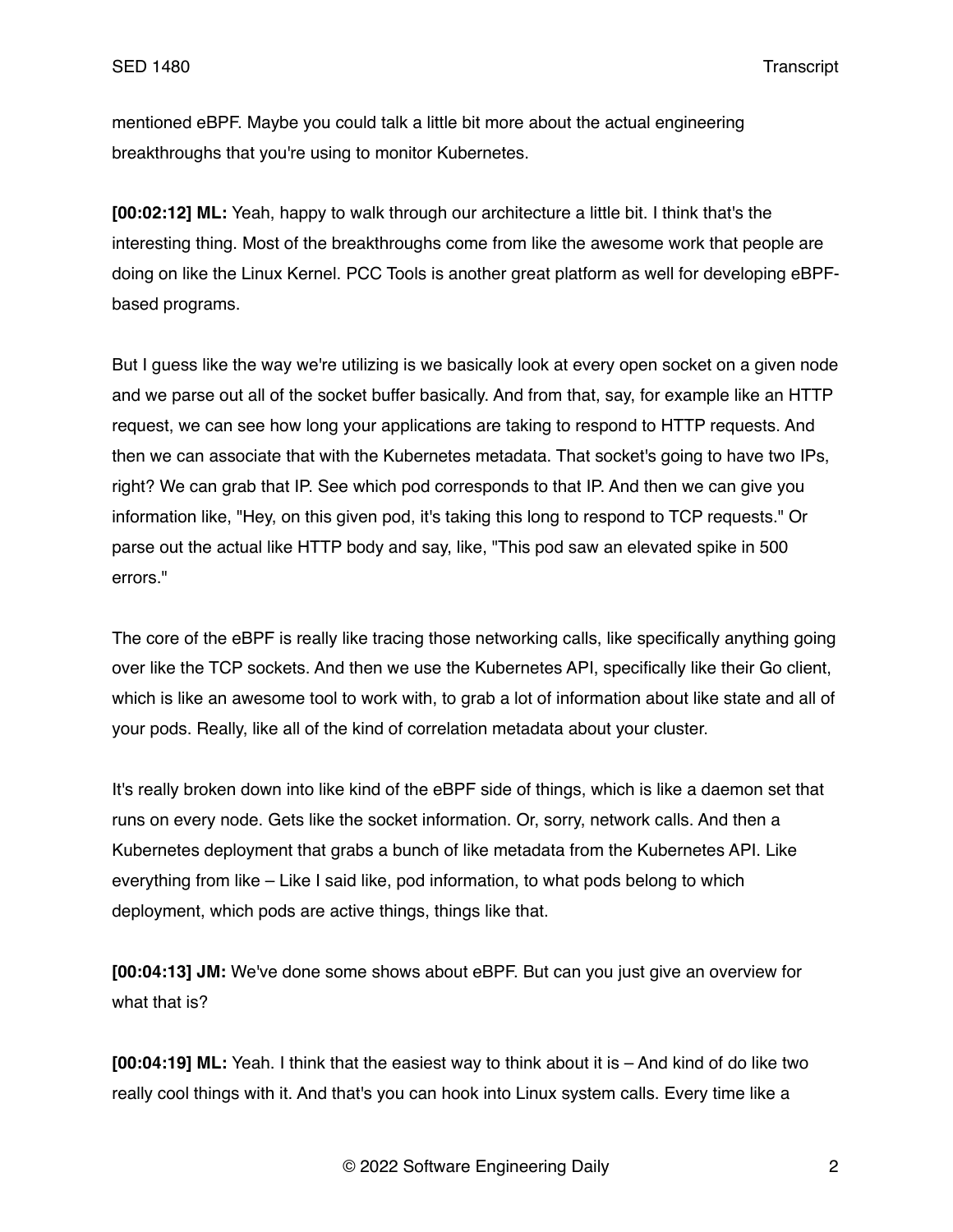system call happens, you can grab like the arguments, the return arguments, which allows you to do like really cool things with like the kind of like underlying functionality of what's going on in the kernel.

Another really cool thing you can do with it is like attaching to different sockets. Specifically, we attach to the traffic controller and we parse out everything going through the different sockets. And then you can add like uprobes to different like binaries and basically like grab the same type of like arguments as you would with like a kprobe system call. Really, it's almost like JavaScript event listeners in a sense. Every time this function is called, do X, right?

**[00:05:11] JM:** Gotcha. What would some of the function triggers be in this case if you're building a monitoring platform?

**[00:05:18] ML:** Yeah. I think a great example of this is Falco, which I think everyone should check out. It's like a security tool built like on top of eBPF. That's basically looking at the system calls that are happening on your machine. The processes like that are calling them. And then like should they be happening?

You could do like – You could look at open TCP connections. You could see which programs are being executed. You can really hook into anything that's happening. In a sense, the sky really is the limit. I would also tell people to check out like BCC tools. There's like a huge list of tools that they have that can kind of like get you started and show you like the possibilities of what you can do with eBPF.

**[00:06:02] JM:** If you start to use eBPF to develop a monitoring platform, is a lot of your work just defining those custom triggers and the events that are going to occur as you're listening across your infrastructure?

**[00:06:20] ML:** Exactly. The first step is to figure out the exact system calls you want to like hook into, right? At its most basic, maybe you want to hook the right call and parse out all the buffers going through there. Yeah, you need to identify like what information you want and like which calls you need to hook in order to grab that information.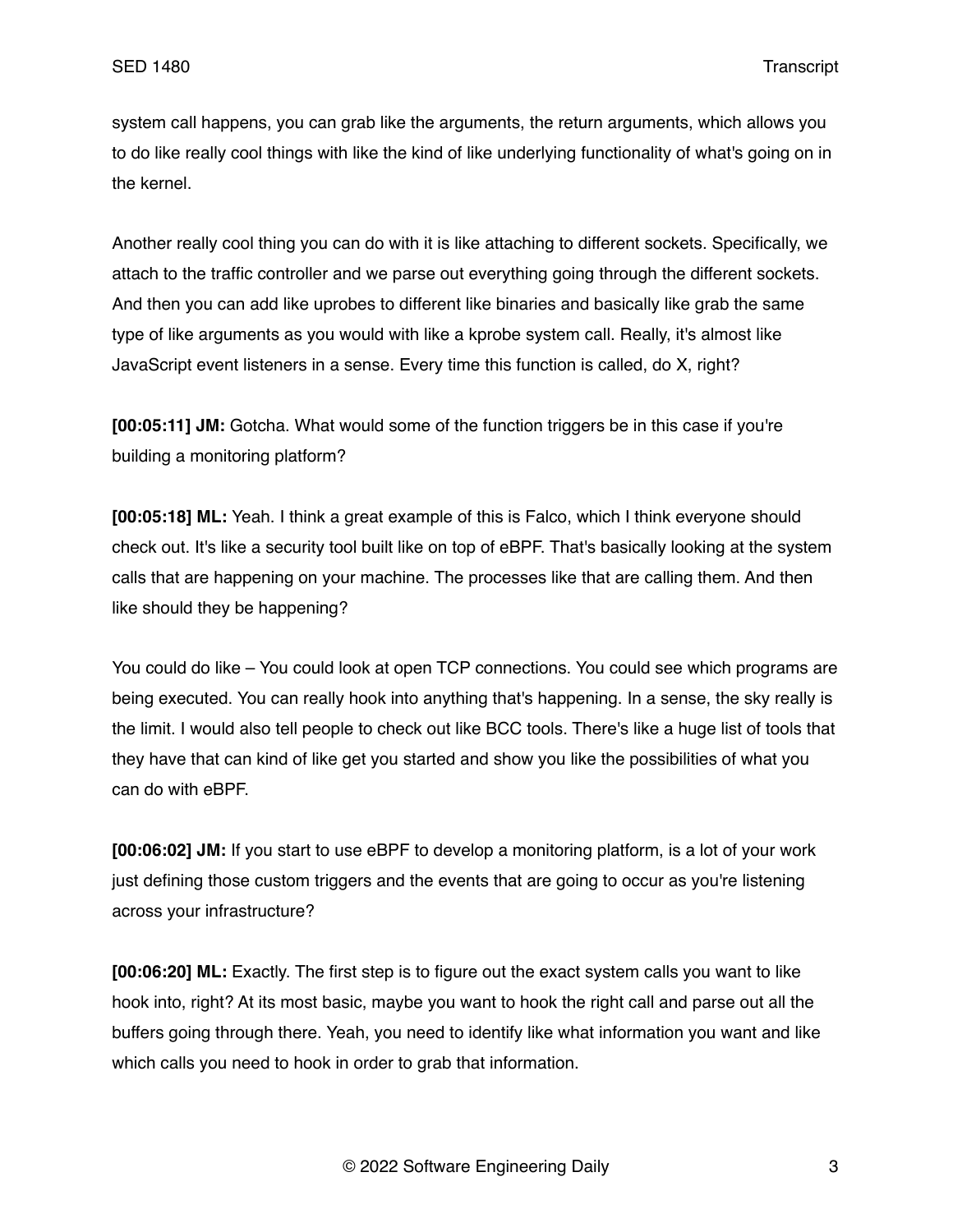The next step that can be difficult, it was a lot of work for us, is getting it to work across a bunch of different kernel versions. Because support can differ basically depending on what kernel version they're using.

There's something relatively new called core compiled once, run everywhere, which tries to solve a lot of these issues. But kernel support isn't great for that yet. So yeah, the step one is you know figuring out which system calls you need to hook into. Step two is figuring out how do I get it to work on like the widest array of kernels.

**[00:07:14] JM:** Why is that important? I mean, isn't there a pretty standard set of kernels that it would run across?

**[00:07:21] ML:** No. Because the structs change between kernels. System calls can change as well. There's definitely work that's involved getting it to work across like the different kernel versions. Like I said, there's a lot of work going in right now to kind of fix that problem with BPF type format and the core compile once, run everywhere.

I mean, just personally we've had to do a lot of work to get it to work across different kernel versions. The verifier will also complain a lot of times on earlier kernel versions. Because every BPF program that's run is put through a verifier to check that like loops are bounded and the number of instructions. Something might run on 4-3. But on 4-2, the verifier is yelling at you. Those two things, like the verifier changing and the changes in system calls and structs basically leads you to a scenario where you can run into issues across different kernel versions.

**[00:08:20] JM:** Can you tell me about how you fit into a more comprehensive monitoring stack? I imagine, there's a lot of your customers that use Datadog already. Are they willing to adopt a second monitoring platform?

**[00:08:39] ML:** Yeah, that's a great question. I would say, typically, we've had customers migrate off of Datadog. But typically, we grab people before they start using something like Datadog. And like our, I guess, core value prop for a lot of them is, "Hey, you've got this microservice architecture. Currently, you've got some APM set up on – Or you're going to set up an APM on every single microservice."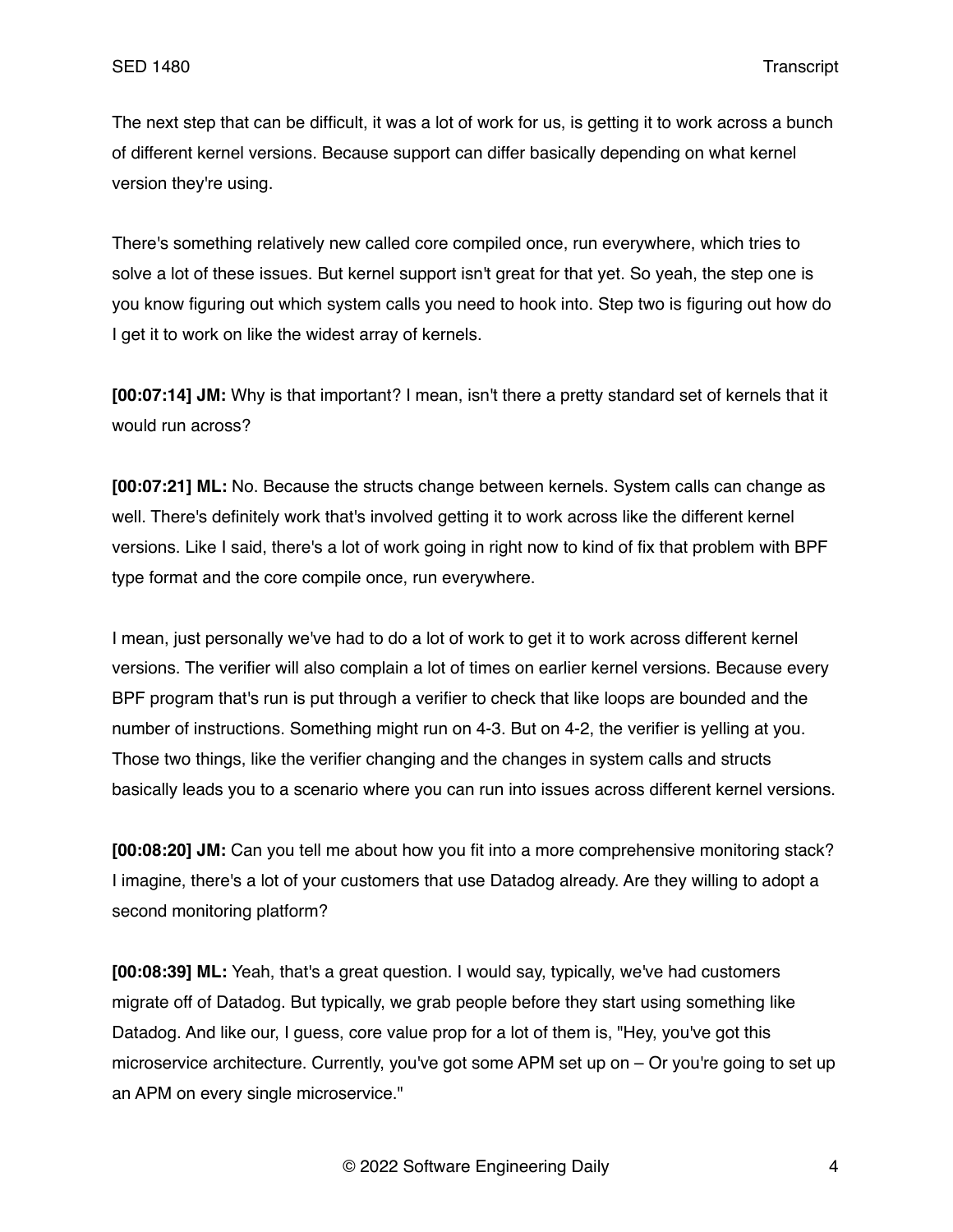So maybe at a smaller company, they've got 10 to 15 microservices. They're going to have to instrument every single one individually with like whatever package manager they're using for that language. Well, with like ContainIQ, we're like, "Hey, here's this helm chart. Install once. We'll automatically collect all of the requests and traces like across your entire cluster." I quess kind of the selling point is like, if you have a lot of microservices, you can install once and set up to and having to install on every single one.

**[00:09:35] JM:** So, do you have to compete with Datadog? Or do you feel like there is kind of room for a differentiation that can be expanded upon?

**[00:09:46] ML:** Yeah, I think it's kind of building on top of like the move to microservices and the move to Kubernetes. If you can provide an out-of-the-box solution that instruments every microservice automatically, you're just going to save people a lot of time from having to set up like something like distributed tracing and Jaeger. And just by being kind of like Kubernetes native, you can just provide insights and have kind of a better UI and like an all-in-one view. That's a little bit better than like somebody that has to focus on every tool imaginable.

**[00:10:17] JM:** If we go a little bit deeper into the deployment, if I'm instrumenting my Kubernetes cluster with ContainIQ, what's actually happening? Are you installing agents across the infrastructure?

**[00:10:32] ML:** Exactly. There are three main agents. There's the eBPF daemon set. That sits on every node. That's a little bit more involved because like we have to install like the Linux headers on every node. We need like some elevated permissions as well. Then there's the -Like I mentioned earlier, the deployment, or there's a single replica deployment that's collecting all this like state information, as well as Kubernetes events and some like high-level metrics.

And then there's another daemon set that's like our logging agent that's collecting all of your logs as well. You can kind of get like in one view, like, "Hey, here's a request. Hey, here are the logs at the time of the request, or the in-context logs. And here was the metrics for this container or pod at the time of the request." And this all is rolled out as like either – You can install Helm or like a collection of YAML files.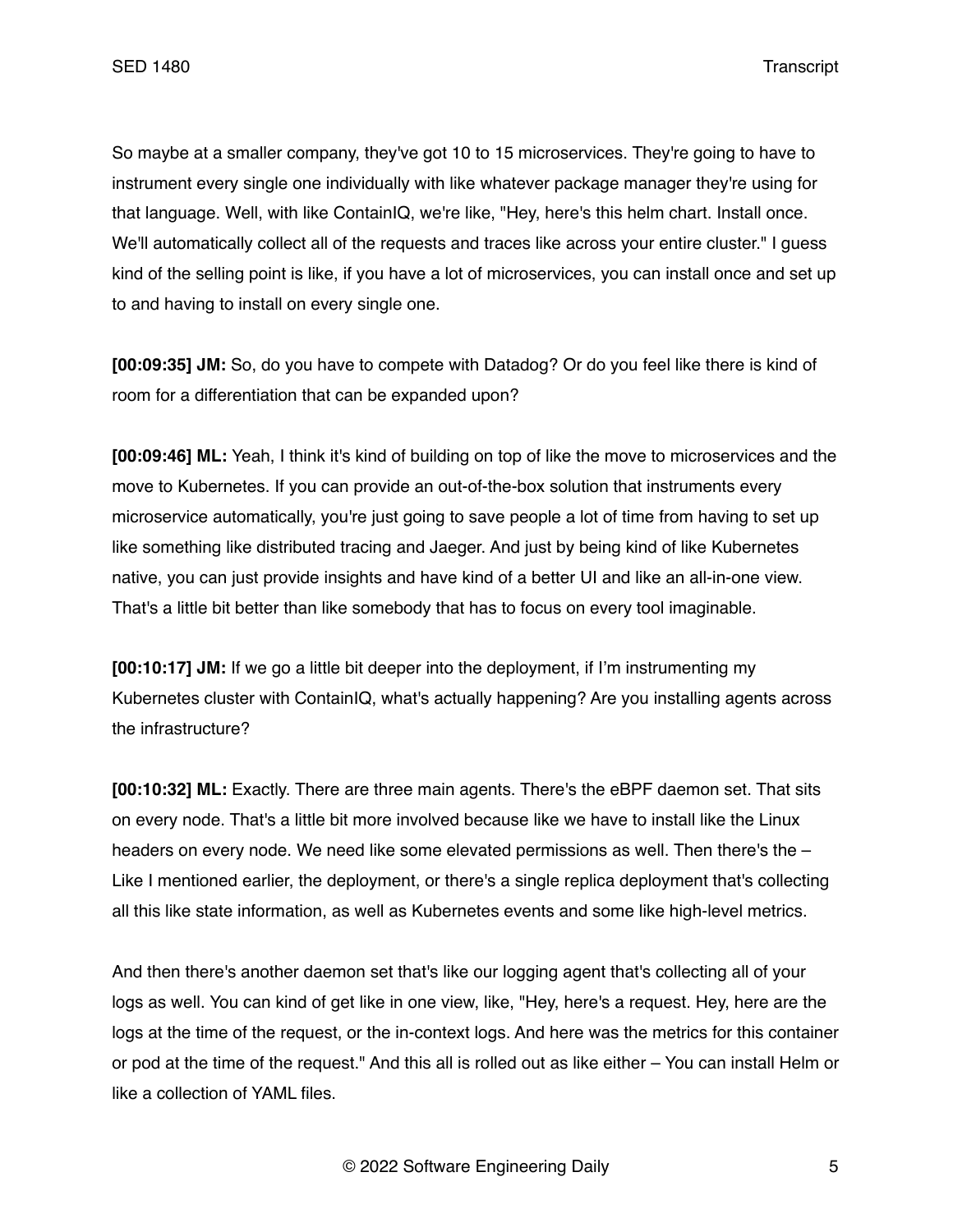**[00:11:30] JM:** I understand. And once it's deployed, does the user define all the alerting and like outliers that would be triggered? Or are there out-of-the-box alerts?

**[00:11:47] ML:** Yeah. We're actually in the process of rolling this out now. Basically, rolling out like pre-configured alerts based on your historical data as well as like common Kubernetes events. So, like things like out of memory errors, or node CPU limit reached, or node memory limit reached.

Funny enough, yeah, it's something we're like actively working on now, hopefully out in the sprint. Because it's definitely difficult for people to kind of figure out like good baselines to set like for their alerts.

**[00:12:20] JM:** Do you have your own storage backend for tracking all the data that aggregates to monitoring issues and logging data?

**[00:12:29] ML:** Yeah. We use Clickhouse for like OLAP database, which is it's been amazing to work with. Like just the performance of Clickhouse has been super impressive. And some of like the metric queries you can do with it just blows a lot of the other tooling like out of the water. It's great at aggregation queries. But yeah, so all of the metric crunching, looking at like, "Hey, what's the p95 latency for this endpoint over the past X minutes?" right? That's all done through Clickhouse.

**[00:13:04] JM:** Why did you pick Clickhouse?

**[00:13:06] ML:** Funny enough, I started reading about it on like a bunch of Hacker News articles. That's kind of like what got me interested. And then I've read through a bunch of like benchmarks against some of the other time series databases out there. And I ran a few of my own. And it just seemed to blow everything else out of the water. The compression is amazing. The query latency was great. It was a breeze to work with. Yeah, kind of all of those things rolled up. It's what led me down that path.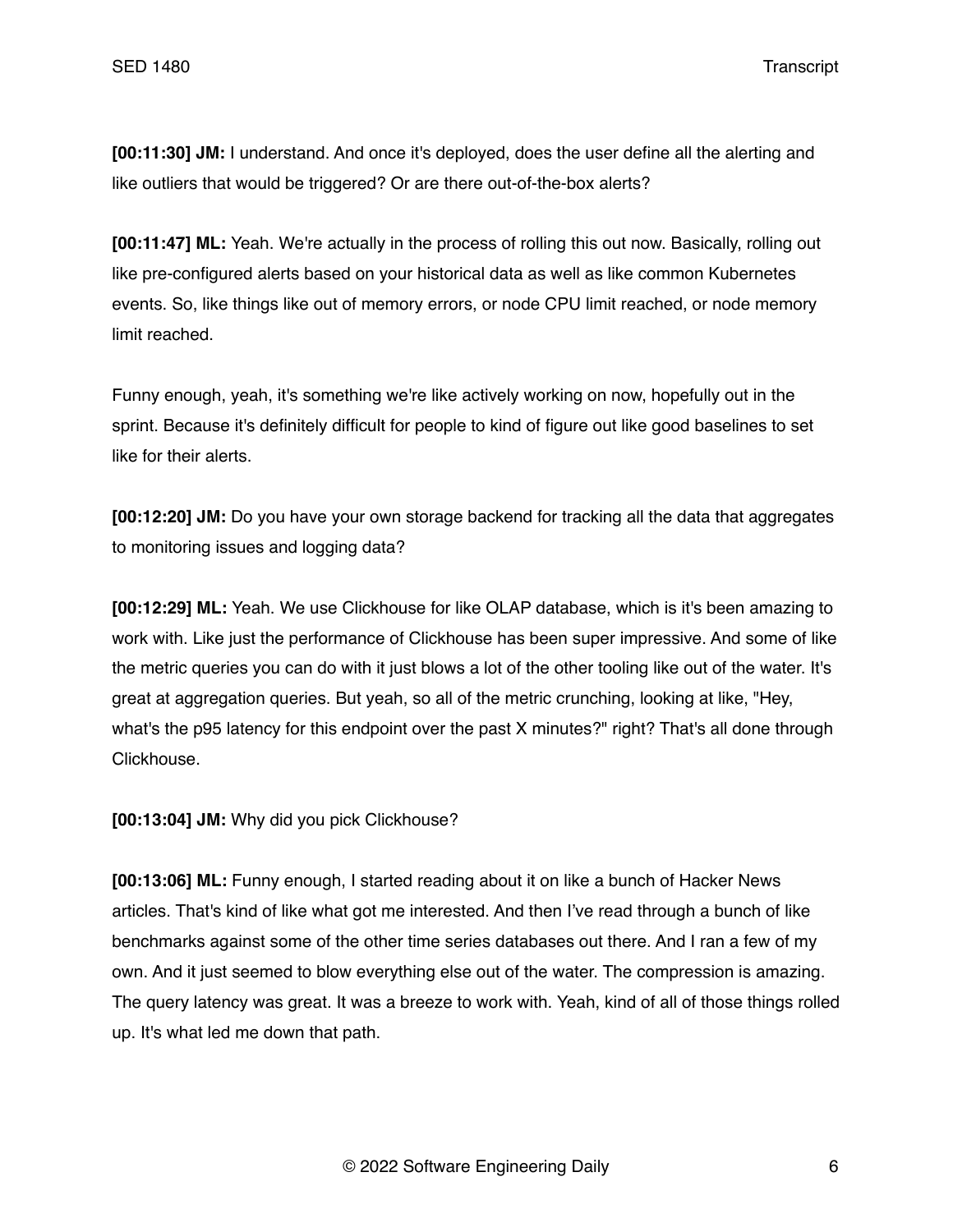**[00:13:37] JM:** Do you have a sense for how it compares to the other – I guess, I guess the biggest Clickhouse competitor is like kind of Snowflake, right?

**[00:13:51] ML:** Yeah you see a time scale gets compared to them a lot as well. That's at least what all the articles seem to compare against Clickhouse. If you're Googling like the Clickhouse comparisons, it's generally against time scale. Yeah, any of the other like time series DBs, they get compared to a lot. Even something like a Prometheus and Thanos. And there's other time series based databases as well. But, generally, just from like reading blog articles, it seems to always be against time scale.

And just from like the internal testing I did and some of the benchmarks I've seen other people publish, it seemed to do a much better job than most of the other tools on the market.

I guess like the nice thing about timescale is that it's a Postgres extension. So you're working with something you might already be using in a lot of cases. Clickhouse, definitely - I mean, there's going to be some added overhead of managing another database. It's not easy setting up like replication and all that stuff. But I think the performance, it's definitely worth it if you're crunching a ton of data.

**[00:14:59] JM:** How do you decide when to perform operations such as like aggregations on – Or maybe you could just tell me some of the operations you're placing over the Clickhouse infrastructure. Obviously, you're logging a lot of events and monitoring data into the Clickhouse database. But what are some of the operations you're performing to do aggregations and rollups and create some meaningful value out of the high volume of data?

**[00:15:28] ML:** Yeah. You can do some like cool things with like the newer materialized views. But for the most part, we're leveraging your stereotypical date trunk with like their quartile and like p95 functions that are already built in to give you most of the information you're looking for.

A lot of the like aggregation type queries that we do, Clickhouse kind of just has the functionality built in. Whether it's grabbing the average for a metric over a given time period. Or it's day trunking all the metrics by minute and then getting like the p95 value for that metric by that minute. Most of the functionality you're going to need is built in, really.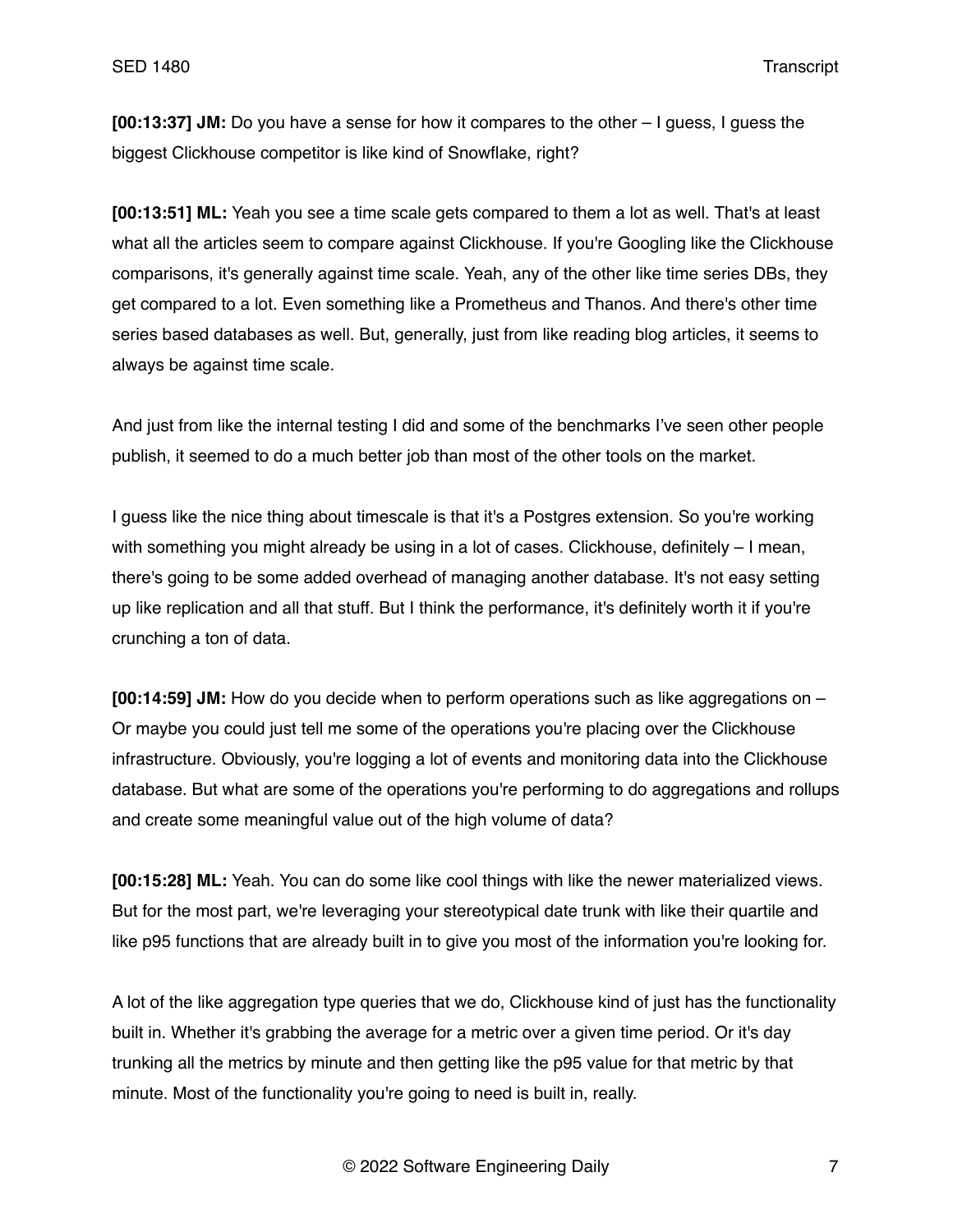**[00:16:18] JM:** If you take the monitoring that I would have from just a Prometheus installation and compare it to what ContainIQ gives you, can you talk a little bit more about that comparison?

**[00:16:33] ML:** Yeah, I would say the biggest difference is that we're capturing all of like the network requests inside of your cluster. You install ContainIQ and you can say, "Hey, what's the p95 latency for our auth endpoint in our Node.js application?" We can provide that with like a one line install. And we can do that across every single application in your cluster.

Kind of the metrics we provide are like a nice to have on top of that. So you can see, "Hey, what's the – We're seeing a spike in p95 latency for this end point. Was there also a corresponding spike in CPU or memory?" But the core value we're providing is we're capturing every single network requests. We're rolling out like even MySQL and support for Postgres queries as well so that you can basically time every request in your cluster, whether it's internal, external, pod to pod, whatever it may be.

**[00:17:30] JM:** Have you had any interesting challenges around monitoring really, really big Kubernetes installations? Like, really, really wide platforms?

**[00:17:41] ML:** Yeah, we have I guess more than issues with like network throughput. People who are just had – I mean, had a ton of requests going in and out of the cluster at any given moment. And I actually found like something related to like the wake-up time of like in the core of like lib eBPF that we had to kind of like configure a little bit. And actually, like right as we were getting ready to patch, somebody else opened a patch for it.

Yeah, the hardest thing is we're capturing all of these – If you're capturing every single HTTP request or like SQL request and like large clusters that are seeing a ton of activity, it's very difficult in the beginning for our tool to be able to keep up with those requests. And so, we had to mess around with, like I said, the wake-up events with like the size of the buffer when we're pushing all of this out to user space. There's a lot of kind of optimizations that went into that.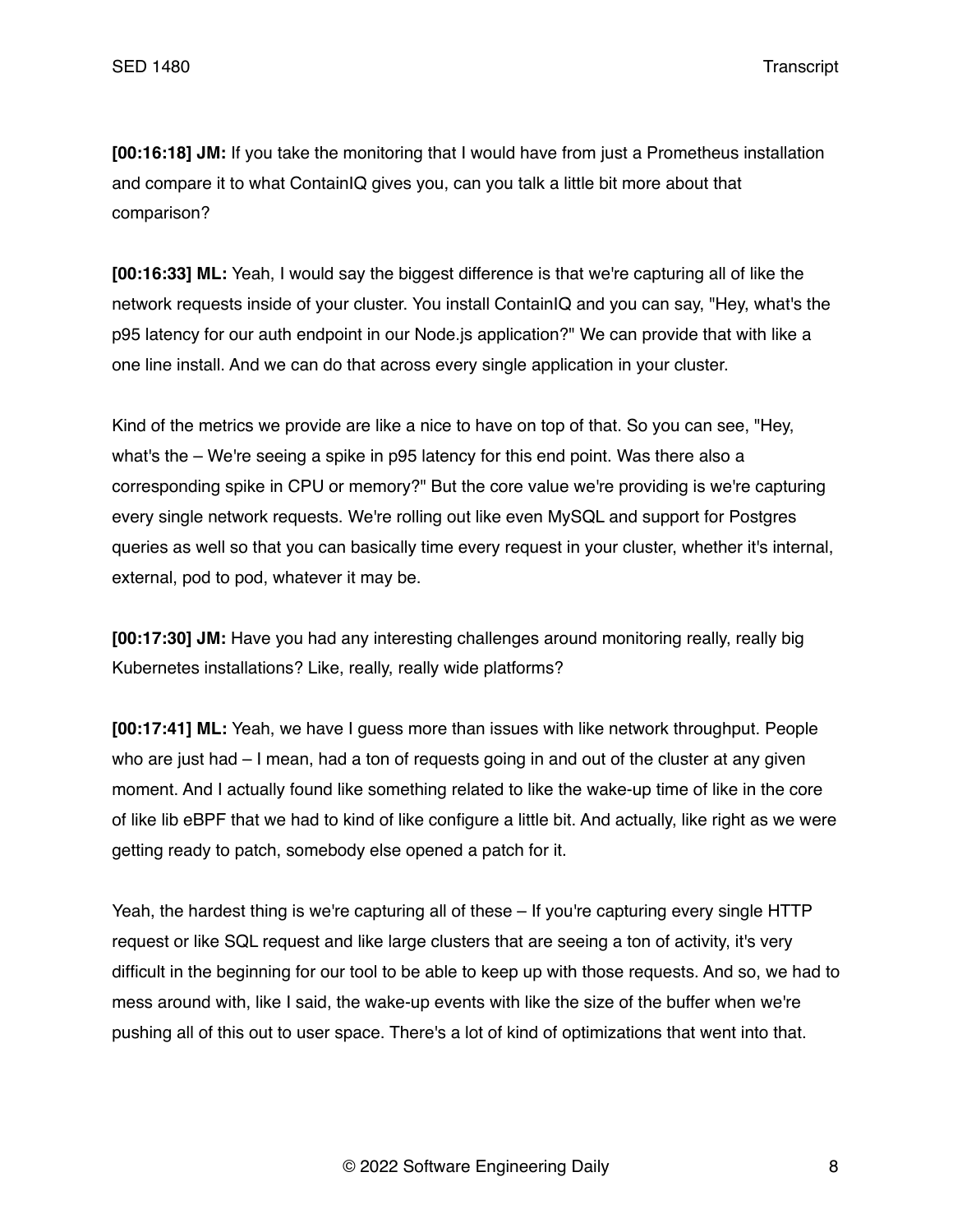And fred, who's like one of our engineers, and he does an awesome job with a lot of the BPF stuff. Like he's even got like a calculation now like how many cycles does it take the process, like per byte of TCP traffic.

**[00:19:00] JM:** Does the work that you're doing feel hard enough to be defensible as a company? Do you feel like what you've built with eBPF is so difficult? Or maybe you can enumerate some more of the difficulties that it's not going to just be built into whatever name your AWS monitoring service?

**[00:19:28] ML:** That's a great question. I think what we built is definitely hard. There's a ton of smart engineers out there. And I think most people – With enough effort and bodies thrown at something, really, anything is kind of possible. I don't want to toot our own horn and say that nobody could replicate it. But, I mean, it did take a lot of work. Really, again, I want to give a shout out to Fred. He's like our kernel engineer. And he's made a ton of progress with me on this as well.

I definitely think we're ahead of most of the other tools out there other than maybe something like Pixie. But we kind of have to take advantage of like the – Kind of the, I guess, like lead we're building and what we're building here so that we can maintain it.

**[00:20:14] JM:** It feels like UX is often a differentiator in these kind of tools, or developer experience. Have there been opportunities where you've made the developer experience really shine?

**[00:20:27] ML:** Yeah, I think it's core to what we're building, because I believe that if you focus on like a singular problem, you can do a much better job solving it. And so, by focusing on just Kubernetes clusters, we can do a better job solving monitoring for that.

With a tool that does everything, it's just going to be more confusing to use, harder to understand, more cluttered, and can't provide like as many out of the box like sane defaults, because they're just handling too many use cases. And so, we're singularly focused on just this one use case, Kubernetes. And we try to do everything that you're going to need for your Kubernetes cluster, whether it's metrics logs, traces, latency, events. Try to really give you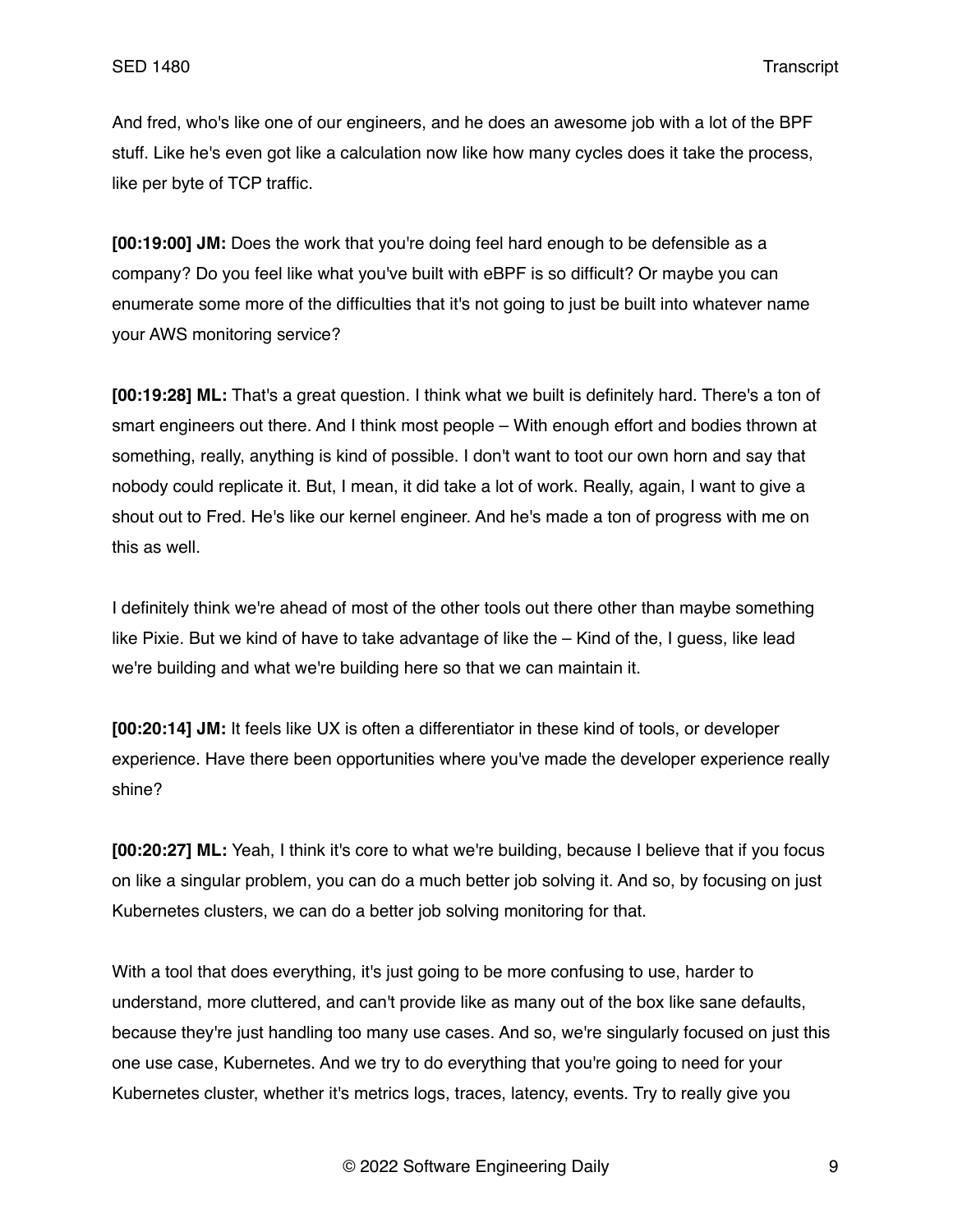everything you'll need like out of the box. And I think like the core reason we can do that is because we focus in on this one specific use case.

**[00:21:26] JM:** I mean, there's entire companies devoted to each of those categories; metrics, logs and traces. We can focus on distributed tracing, for example. I know how difficult it is to build distributed tracing infrastructure. How did you build that almost as just like a feature?

**[00:21:44] ML:** Full disclosure, I'm sure the tools that focus only on that one specific thing probably have like deeper functionality in that given, I guess, like set of features. They're going to be deeper in like the kind of one specific thing. But like what we're really focused on in a highlevel is like here's one helm chart. You install it. And we get you most of what you need without any of like the configuration. It's not going to be like maybe as deep feature-wise. But we try to get you like the core value without like any of the upfront instrumentation work.

**[00:22:25] JM:** There's two questions I want to ask. One is around features. And one is around architecture. How do you think the monitoring features that you'll need to build will change? And how will your internal architecture change?

**[00:22:40] ML:** That's a great question. I can talk you through like our product roadmap a little bit. But kind of the next step of things we're building is like profiling. Like using eBPF. And then like eventually being able to hook into the different run times to get information on maybe the framework you're using and pulling out interesting information from that. If we – Like a highlevel, could hook into like the function entry or exit in Python. We could see every function call. And how long that specific function took to execute?

And so, I think there's an added overhead with that. But there's some really cool things you could do with that where you could tell people latency for each function call in a given pod over time, as well as like, in some cases, even like the arguments of that function call. I think that's kind of like the pipe dream, is we could do that. We could associate it with like all of the other metadata we're collecting.

In the near future, we're really focused on adding like profiling and like flame graphs, again, using eBPF. So that you can – You install something into your cluster. And we're automatically –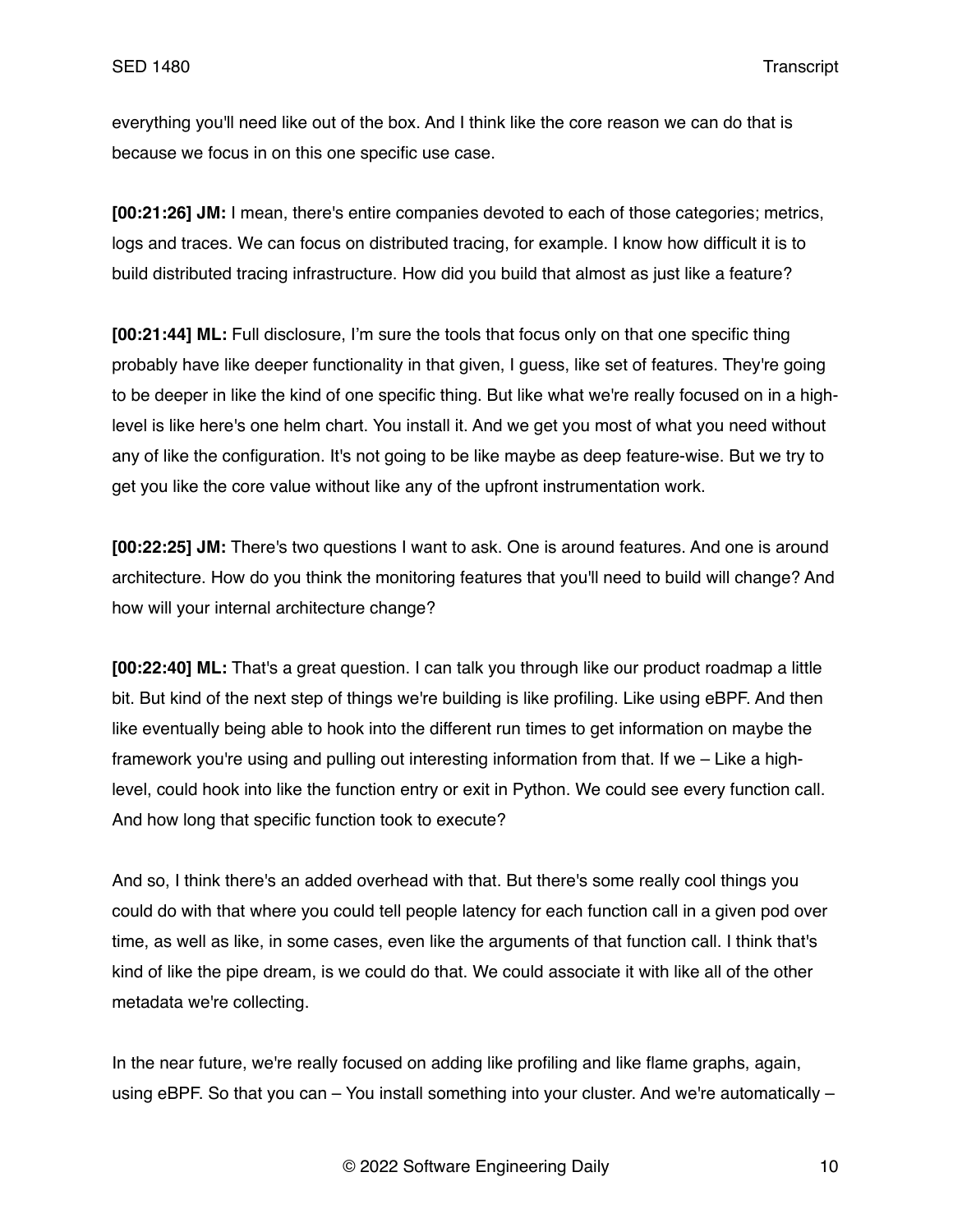Based on the config options, going to be profiling whatever applications you want us to do. And so, again, getting you like that kind of core value without any of the instrumentation work of like you don't have to install the profiler in your application, download that NPM package. We do it automatically.

**[00:24:19] JM:** Can you tell me more about your own deployment? What your infrastructure looks like? And are you using Kubernetes yourself? Or are you managing to use like a lot of serverless functions? Or just tell me what a typical deployment looks like.

**[00:24:36] ML:** Yeah. On our end, we're using Kafka for like our kind of ingestion and ETL pipeline. All the information we're getting from our users gets dumped into like various Kafka topics. And then we have kind of like two main consumers, one for alerting, one for kind of like dumping that data into the various data stores and some light ETL operations. And so, those are in Go.

And then our backend is like a Node.js backend. Pretty standard and express. React on the frontend for like all of the visualization. Postgres for like transactional type queries. Think like, I don't know, user management and state updates. Like, which pods are active? And how the conditions changed? And then Clickhouse for metric aggregations, log storage and retrieval. Yeah, any like analytic type query.

**[00:25:41] JM:** Can you talk me through the data flow between a metric logged on the user side, stored in Clickhouse and then sent to a dashboard? Give me the end-to-end data flow.

**[00:25:58] ML:** Yeah. I guess like the first step is our agent like collects one of the metrics or traces. We will associate the Kubernetes metadata with that. In the trace example, we'll say, "Okay, this is the IP of the connection. What pad belongs to that IP?" And then we can attach like the pod, the service and deployment that belongs to it. That gets sent to our systems, or our producer, which based on where the data is coming from, dumps it into like the corresponding topic.

Then like I said, we have the two consumers that pop the data off that topics. One of them is Go-based. One is a JavaScript-based. The Go-based one is used for like alerting. And so, it will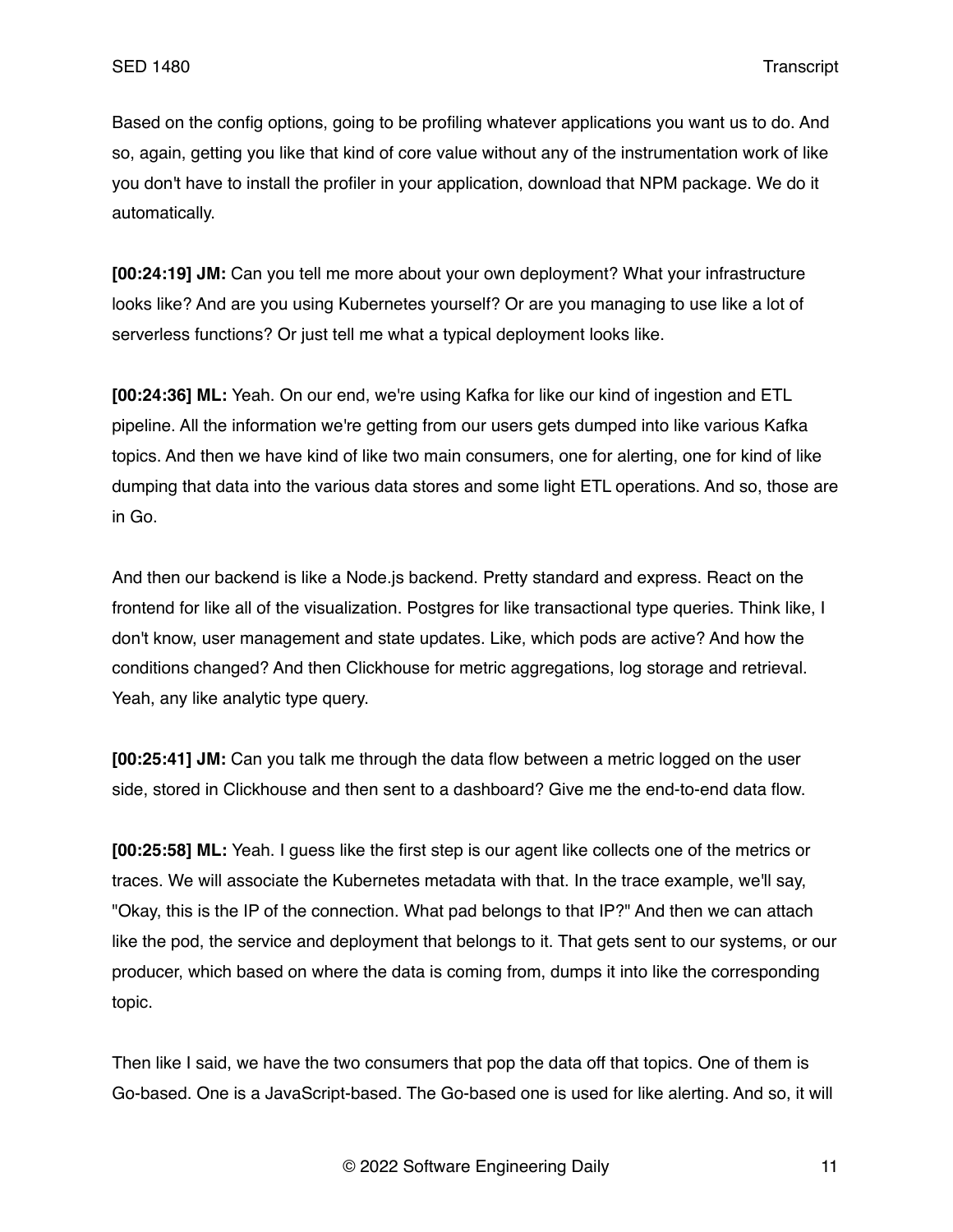basically pop the metric data off and say like, "Hey, does this match any of the alerts they've set up?" Whether that's like a log alert. It's like, "Hey, has this log line occurred greater than X times over the past Y minutes?" It's a metric. Like, it's your stereotypical like threshold or percentage change-based alerts. Or if it's a trace, it's calculating like the latency.

On the other end, we've got the other consumer that dumps it into the storage systems. Based on the topic it's in, we know what to do with the data. If it's like coming off of trace topic, we can you dump it into like the trace table, essentially, in Clickhouse. If it's like a state update, which would be like, "Hey, this pod was deleted. Or this pod had its CPU limit changed. Or like its condition went from this to this." That will get sent to like Postgres where we'll update the like state of that pod currently.

A lot of the flow comes from basically which topic it's coming off with. And then the consumer has logic built in to say, "Based on that topic, what should I do with it?" And, yeah, then like the node express backend was querying all of that data. I guess, one thing I missed earlier too is we have like a go-based microservice that sits in front of Clickhouse for like all of the Clickhouse queries. And it communicates with GRPC to our node app.

From like a user's perspective, say, for example, you search, "Show me the p95 latency by minute for our /auth /whatever endpoint." That will send the request from React to express node. And then that will open up like a GRPC connection with our Clickhouse operator, which communicates kind of like the query of what you're looking for. And then the Clickhouse operator will ping Clickhouse and say like, "Hey, here's the data they requested." It returns it back to node, which returns it back to the frontend.

**[00:29:08] JM:** What are the areas of the architecture that have the most load placed on them that that to scale the most regularly?

**[00:29:16] ML:** Yeah. The biggest concern for us is always the consumers, right? Because if we see a spike in consumer lag, that means that we're not ingesting the data fast enough. That's my biggest worry, right? If I get an alert about consumer lag, that's what's waking me up in the middle of the night. That's my biggest fear.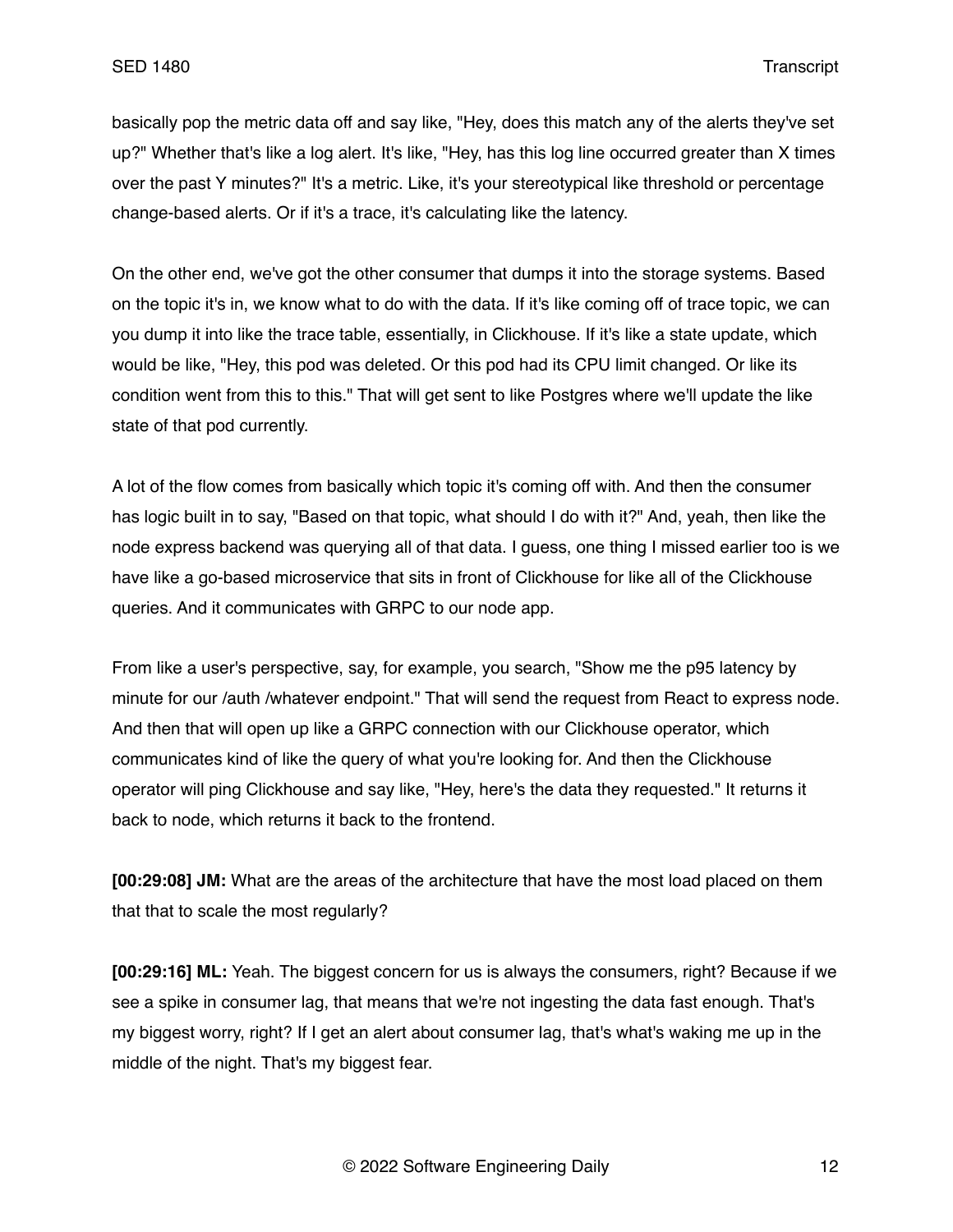In terms of like the outside of that, like the Clickhouse operator, like the Go microservice I was talking about earlier, that's another big concern. Because all the inserts go through that as well. We need to be able to scale up insults if we're getting push – Or insert. Sorry. For being pushed out of data. Measuring like the latency there as well is like super important.

The actual like aggregation queries, we don't see a ton of latency issues there. It's really on like the kind of insertion and consumption of data. We have to be the most careful about.

**[00:30:19] JM:** Are there places where you feel the infrastructure is potentially subject to bugs? Like are there some particular areas of the product that you worry bugs might emerge in? I think there's like – Every product has its domains where bugs are prone to cropping up. Are there any places where you have some canonical bugs that keep coming up?

**[00:30:49] ML:** I mean, every software's got bugs, right? Part of what we're working with. But, yeah. I would say the hardest bugs to deal with are the eBPF-related functionality in other people's clusters, because it's not something that like we have direct insight into. And there's just some, there's changes between kernel versions. Last week, we spent a few days getting it to work on like 4.19. And it's hard to do when you don't have direct access. That's something that like we've definitely, I guess, fixed a bunch of bugs there before. But it's almost not even on new functionality. It's more so getting it to work across like every kernel version.

Most of our ingestion pipeline has been relatively tight, because we spent a lot of time on that, and a lot of code reviews. Maybe like your standard bugs in the UI and in node. But the biggest ones being bugs that happen on other people's infrastructure because they might have a very weird setup, right? They're using a CNI that no one else uses. And they're using this weird kernel version that's like super old with a different CRI than we're used to.

We're actually focusing now on building out a bunch of tools to test across like the myriad of different configurations you could have. We have a Kubernetes cluster that has multiple different – Each node is like a different kernel version. So that we can like install our daemon set across all of them and make sure it works everywhere.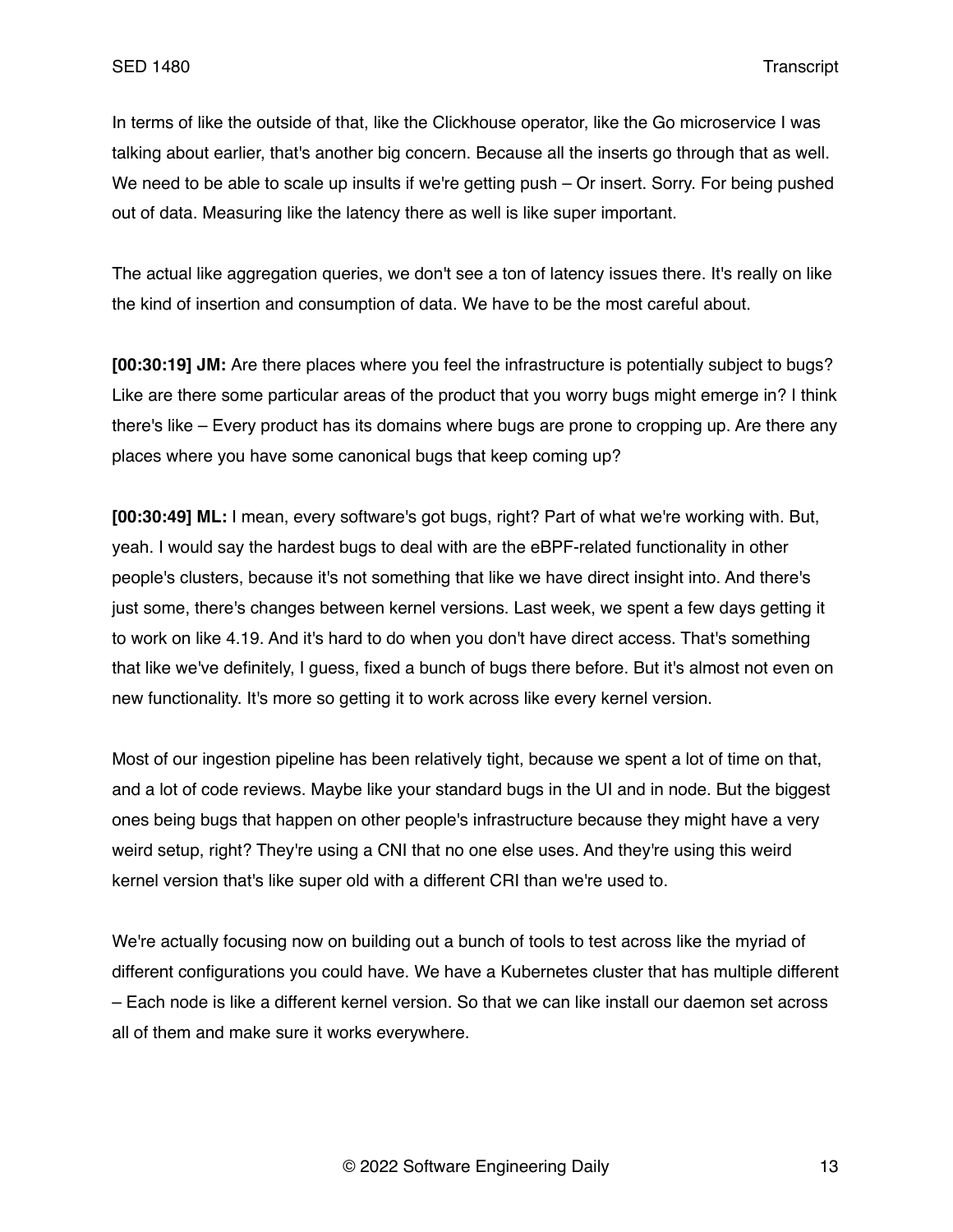**[00:32:29] JM:** Is there a feedback loop between monitoring data in ContainIQ and being able to trigger changes across your infrastructure? Like spinning up a new container in response to some alert that emerges from ContainIQ?

**[00:32:48] ML:** No. But it's something we've been asked for and something I've been thinking about a lot, specifically around like latency. We're collecting the latency for all of your microservices, whether it's like SQL query, or it's a HTTP request. Where we send that data is configurable. It would definitely be possible for someone to install us, export all of the latency information and use that with alongside like the cluster auto scaler or some auto scaler to either auto scale the number of nodes or pods based on that latency information we're collecting.

With the metric information, a lot of that's like already possible. But I think for people who are looking to auto scale based off of latency, it's definitely something we could do. You just have to hook us and do like another system.

**[00:33:41] JM:** As we begin to draw to a close, what's the biggest challenge you're encountering right now building ContainIQ?

**[00:33:51] ML:** I'll give you kind of a jokey response than a real one after. I think something that we're showing with now is keeping up with all the feature requests from like users. It's like, "Hey, I would love to have this as well." Just keeping up with user requests and keeping our current users happy. And that's something near and dear to me, because I'm a people pleaser. So, just making sure like everything's working and everyone's happy. I think that's always going to be a struggle for me and a struggle for us as a company is just pleasing everybody.

From a technical standpoint, I think one of the coolest problems we're solving right now is we are basically parsing out SSL connections. Say, you have encrypted traffic between pods. Something we're now able to do is – In one of two ways. Either adding a uprobe to open SSL to hook into their write functions when they are encoding the packets. Or if you're using like ephemeral keys for like the actual encryption, we can pin those keys and use that to like decrypt the traffic.